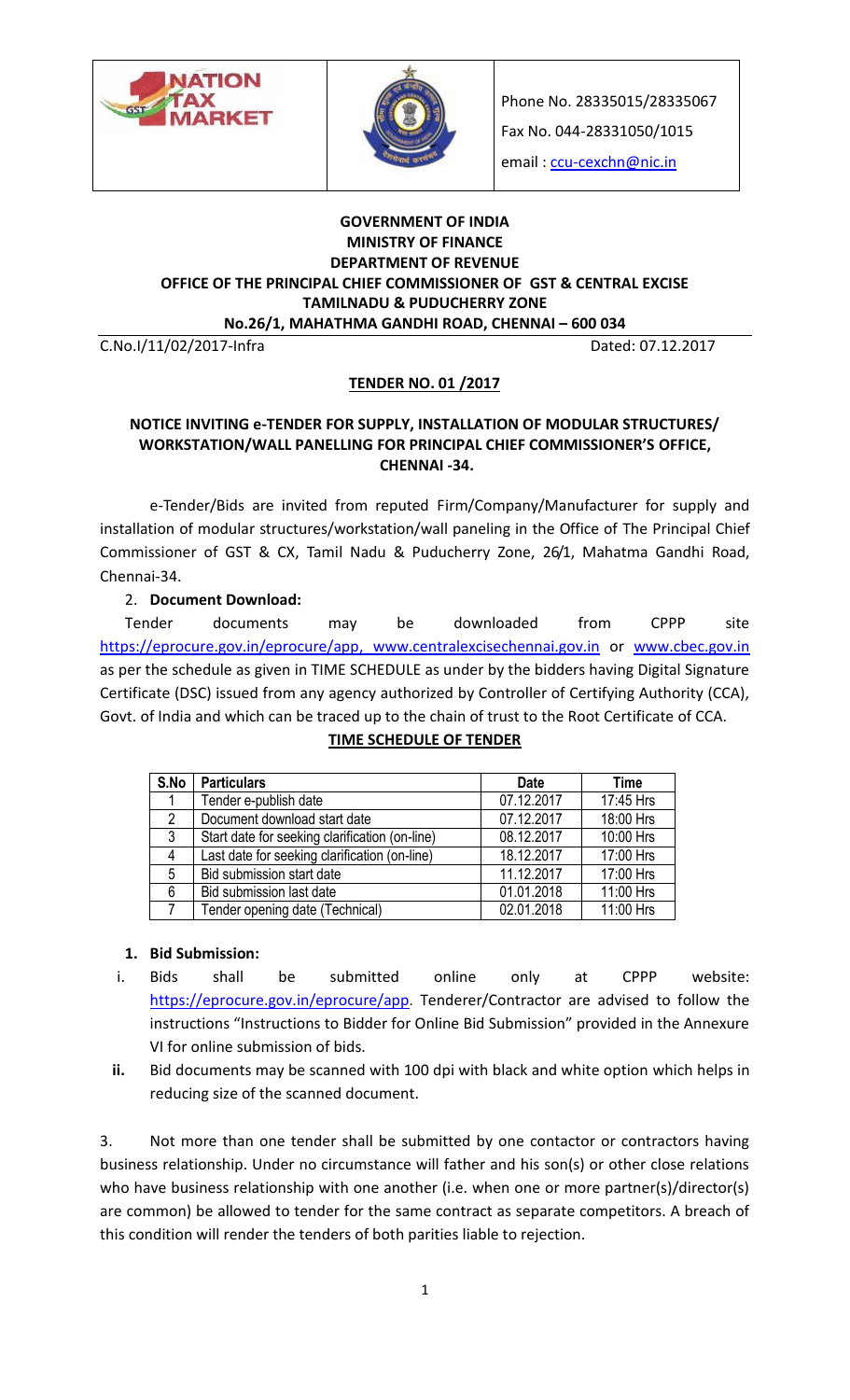4. Tenderer who has downloaded the tender from the Central Public Procurement Portal (CPPP) website <https://eprocure.gov.in/eprocure/app> **shall not tamper/modify the tender form including downloaded price bid template in any manner**. In case if the same is found to be tampered/modified in any manner, tender will be completely rejected and EMD would be forfeited and tenderer is liable to be banned from doing business with this Office.

5. Intending tenderers are **advised to visit again CPPP website**  <https://eprocure.gov.in/eprocure/app> **regularly till closing date of submission** of tender for any corrigendum / addendum/ amendment.

6. The rates shall be quoted in Indian Rupees only.

7. The rates will be inclusive of all taxes (including GST), fees, levies, etc. and any revision in the statutory taxes, fees, etc will be the responsibility of the Bidder.

8. In case of any discrepancy/difference in the amounts indicated in figures and words the amount in words will prevail and will be considered.

9. The quoted rates shall remain firm throughout the tenure of the contract and no revision is permissible for any reason.

For further details, C. Subramanian, Assistant Commissioner (Infra) may be contacted at 044-28335014.

**NOTE**: The Department reserves the right to postpone the date of opening or to accept or reject any or all the bids, without assigning any reasons.

## **Tender Documents**

1. Online tenders are invited from reputed firm/Company/Manufacturer for supply and installation of modular structures/ Work station/ wall panelling in the Office of the Principal Chief Commissioner of GST & Central Excise, Tamil Nadu & Puducherry Zone, 26/1, Mahatma Gandhi Road, Nungambakkam, Chennai-600034.

### **2. Tender Process and uploading of Tender documents: -**

(i) The bid / tender will consist of two parts – Technical bid and financial bid. The bid of all parties whose rates quoted by them finds mention in their Technical Bid shall be rejected forthwith. All information sought under terms and conditions and other information to be supplied is to be given in Technical Bid while the price quoted by them will be mentioned only in the Financial Bid.

(ii) The offers / bids received incomplete and / or filed after the due date and time shall be summarily rejected.

(iii) The Technical Bids shall be opened on 02.01.2018 at 11:00 hrs. The bidder or their authorized representative is permitted to be present at the time of the opening of the technical bid.

(iv) The financial bids of only those parties shall be opened whose Technical Bids are found to be eligible.

(v) The department reserves the right to accept or reject any or all tenders without assigning any reason. In case of any dispute of any kind and in respect of whatsoever, the decision of the Joint Commissioner of GST & Central Excise, Office of the Principal Chief Commissioner of GST & Central Excise, Chennai Zone, 26/1, Mahatma Gandhi Road, Nungambakkam, Chennai-600034, will be final and binding.

## 2. **Authenticity of the tender document**: -

Every page of tender document along with enclosures must be signed by the bidder.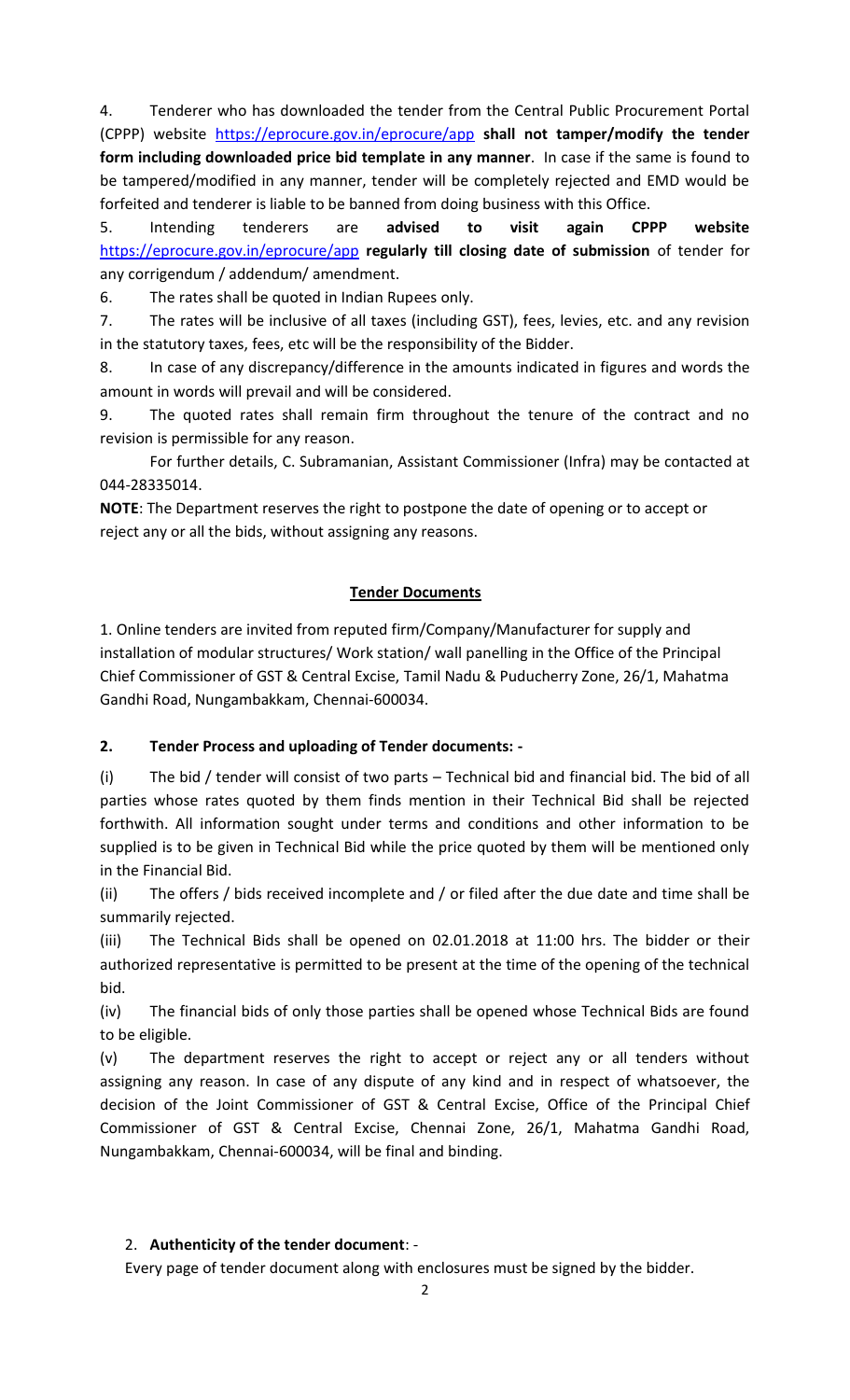3. **Tender Document** : The tender documents containing terms and conditions along with prescribed proforma / format for furnishing required information / details can be obtained from the Assistant Commissioner (Infrastructure) at  $4<sup>th</sup>$  Floor, 26/1, Mahatma Gandhi Road, Nungambakkam, Chennai-600034, on any working day from to Alternatively the tender can be downloaded from the portal <https://eprocure.gov.in/eprocure/app> and [http://www.cbec.gov.in/htdocs](http://www.cbec.gov.in/htdocs-cbec/tender/tenders-idx)[cbec/tender/tenders-idx](http://www.cbec.gov.in/htdocs-cbec/tender/tenders-idx)

## 4. **Earnest Money Deposit [EMD]:**

(i) Tender documents must be accompanied with non-interest bearing Earnest Money of Rs.50,000/- (Rupees fifty thousand only) in form of Demand Draft in favour of the Pay and Accounts Officer, Central Excise, Chennai payable at Chennai, failing which tender will be summarily rejected.

(ii) Cheques will not be accepted.

(iii) No earnest money deposit will be accepted after the due date and time of submission of tender document.

(iv) Earnest money deposited with other Tender will not be adjustable with this Tender.

(v) No bank commission or interest will be paid on the earnest money deposit.

(vi) If a bidder withdraws its offer after opening of Technical Bid or Financial Bid before award of tender to other valid tenderer, the earnest money deposited by them will be forfeited.

(vii) If a successful bidder fails to deposit requisite amount towards the Performance Security within specified time as per intimation / request of Principal Chief Commissioner of GST & Central Excise, Chennai Zone, the earnest money deposited will be forfeited.

(viii) Central / State Government and Central / State Government Undertakings are exempted from deposit of Earnest Money.

## 5. **Refund of Earnest Money Deposit & Performance Security: -**

(i) Earnest money deposited by the unsuccessful bidder will be refunded to the bidder at the earliest after finalization of the tender. Earnest money deposit of the successful bidder shall be retained towards Performance Security.

(ii) Further, the performance security will be refunded/ returned to the successful bidder after successful execution of the work.

(iii) The Performance Security will be forfeited in case of unsatisfactory performance of the successful bidder. The decision of the Principal Chief Commissioner of GST & Central Excise, Chennai Zone on this account will be final and binding on successful bidder.

### 6. **Rates**: -

(i) Rate/bid/offer must be without any condition, assumption, qualification, reservation or variation. Rate/ bid/offer must be mentioned in prescribed Proforma in figures and in words in respect of each item separately. In case of any discrepancy, rates quoted in words will prevail. Conditional tender offer or offer at variance from prescribed specification would be ineligible to compete for the tender. Prices and price components shall be firm and shall not be subject to any price variation or adjustment on account of any price escalations throughout the execution of the contract.

(ii) The bidder shall quote their rate inclusive of all taxes and installation charges.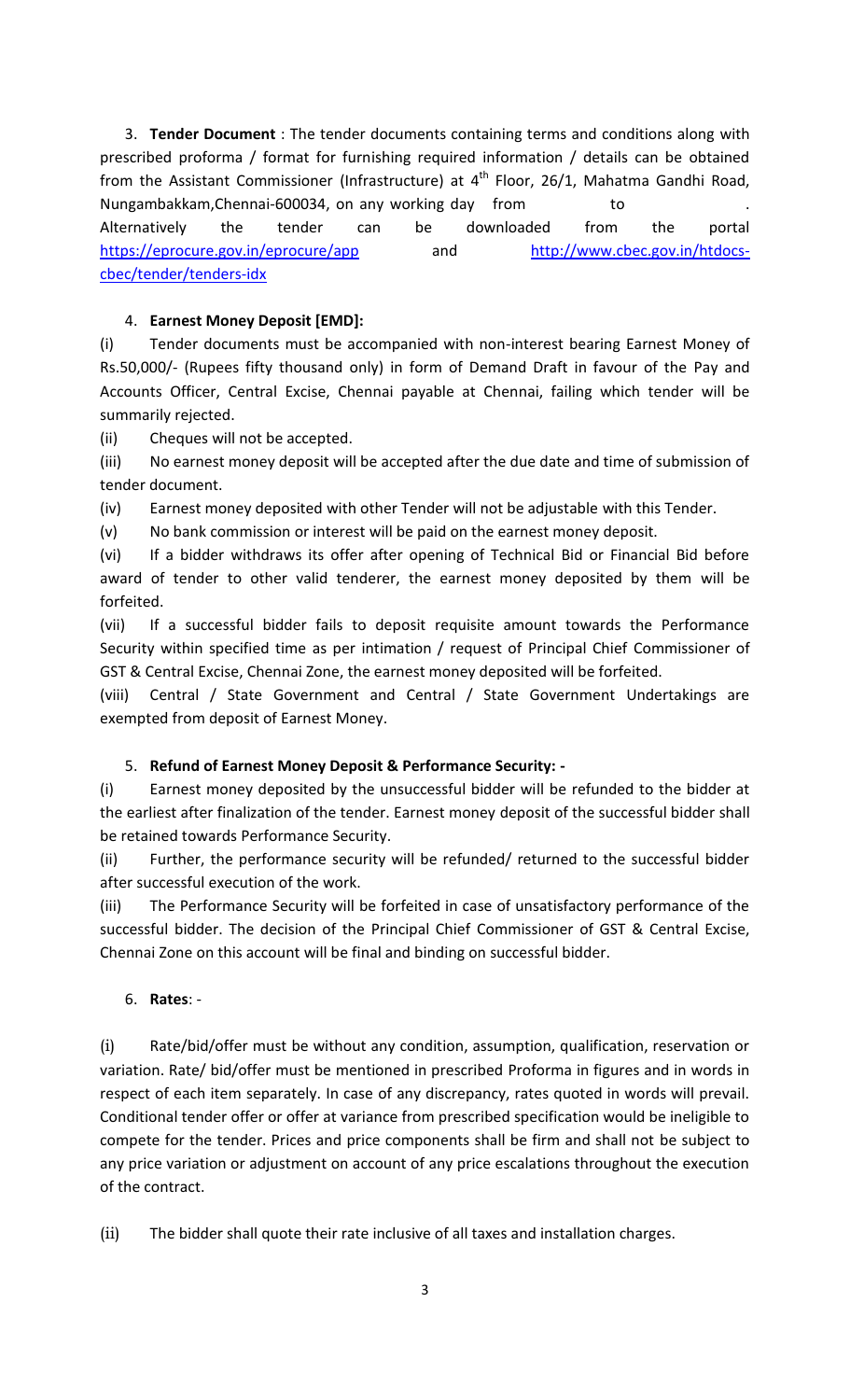(iii) The rates have to be shown separately in the financial bid (Annexure B) i.e in BOQ Excel sheet.

# 7. **Subletting of Contract:** -

The successful bidder shall not be allowed to sublet / subcontract the contract to any other contractor.

# **8. Completion Period :-**

(i) Contract has to be completed within a period of 30 days from date of supply order/Award of work.

(ii) Liquidated damage (LD) will be charged @ of 2.50% per completed week or part thereof for delay subject to maximum of 10% of the value of work order.

# 9. **Prescribed format /proforma: -**

(i) **Annexure – A** and **Annexure – B** are to be duly filled by the bidder in respect of each item.

(ii) A declaration i.e. **Annexure – C** regarding non-blacklisting or non-convicting by any court of law is to be duly submitted.

# **10. (a) Documents required to be submitted with Technical Bid Cover:**

(i) Scanned Copy of entire tender document **duly signed** by the bidder on all pages.

(ii) Scanned copy of Annexures – A and C with all necessary enclosures.

(iii) Demand Draft / Bank Guarantee of Rs.50, 000/- (Rupees fifty thousand only) in favour of the Pay and Accounts Officer, Central Excise, Chennai payable at Chennai as Earnest Money Deposit.

(iv) GST Registration Certificate

(v) All other supporting documents as required in the tender shall be attached.

(vi) Experience certificate (for details of similar contracts handled by the tendering company /firm/agency for government departments.

(vii) Balance sheet for the last 3 financial years (i.e.2014-15, 2015-16, 2016-17).

(viii) Three years Average Annual Turnover Certificate certified by Chartered Accountant along with Income Tax return copies for 3 years.

## **(b) Documents required to be submitted with Financial Bid Cover:**

- (i)Scanned copy of Annexure-B (Financial Bid)
- (ii) Scanned copy of Annexure-D (Price/Financial Bid Document)

(iii) Financial bid document in the form of BOQ\_XXXX .xls

## 11. **Eligibility criteria for bidder**: -

(i) Only those firms/Company/ Manufacturers will be eligible to tender their bids whose annual turnover is at least Rs.50 Lakhs or above in each of the last three financial years.

(ii) Only those firms who have Experience of having successfully completed similar works during last 7 years ending last day of month ending October 2017 should be either of the following: -

(a) Two similar completed works costing not less than the amount equal to Rs.25 Lakhs from government department(Central/State)

(iii) The firm /Company/ Manufacturers should have executed two such orders in at least for two government offices in the last 7 years. The authorized dealer/ franchise / distributor may submit bids on behalf of the firms/ Company/Manufacturer along with valid authorization letter issued by the firms/ Company/Manufacturers to the bidder for this particular tender, to do so. Preference would be given to manufacturers registered with National Small Industries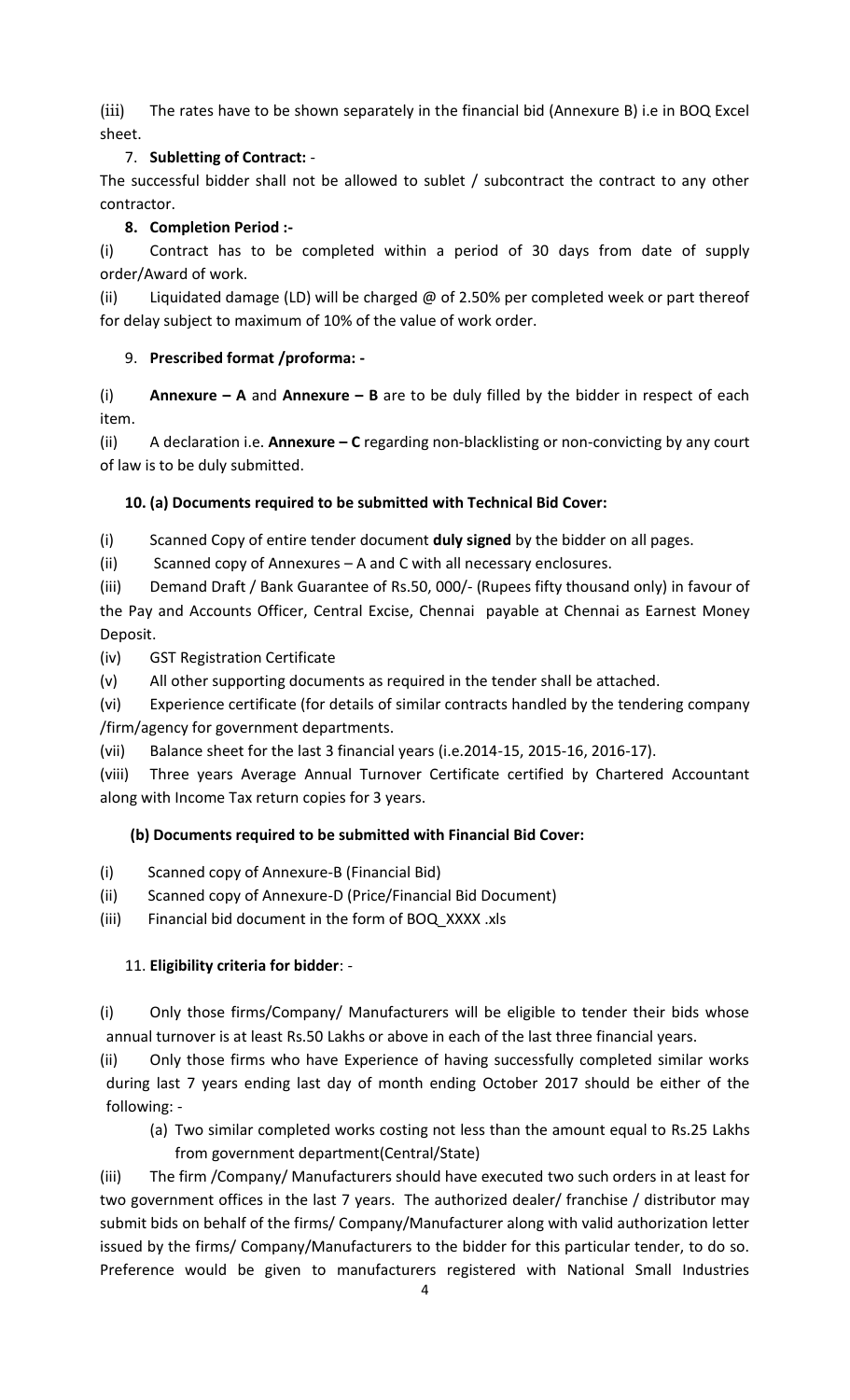Corporation (NSIC), Ministry of Micro Small and Medium Enterprises (MSME). [supporting documents to be attached]

## 12. **Validity of the offer / bid: -**

The offer / bid of the bidder will be valid for at least for 3 months from the date of opening of Technical bid.

### 13. **Details of tendered items: -**

The supply and installation of modular workstation/renovation is to be carried out as per plan given in drawings annexed as Annexure E of this tender document.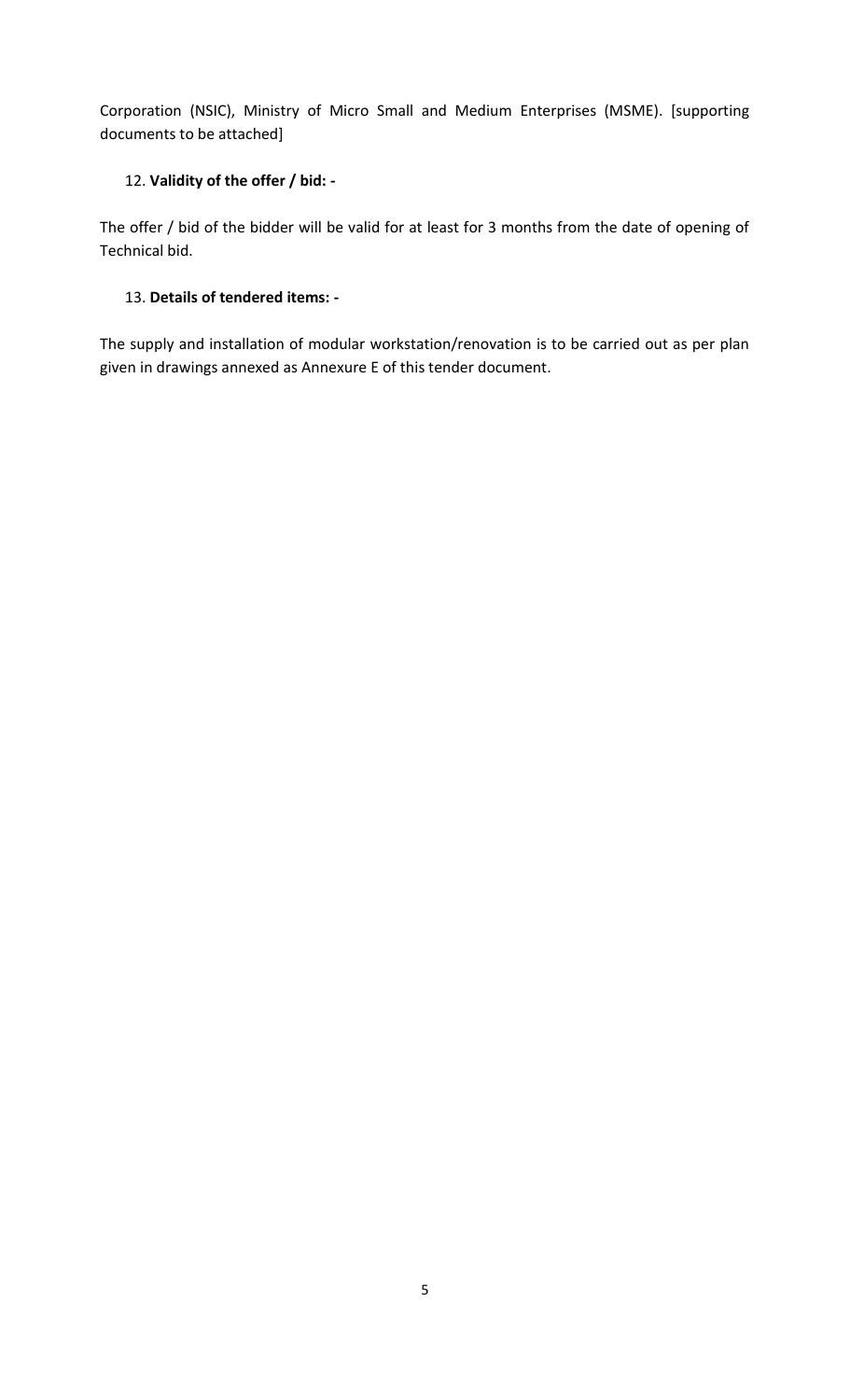| <b>PRICE SCHEDULE</b>                                                                                                                                                                                                                     |                                                                                                                                                                                                                                                                                                                                                                                                                                                                                                                                                                                                                                                   |          |                |                          |                                                                                                                     |                                                                      |                                           |
|-------------------------------------------------------------------------------------------------------------------------------------------------------------------------------------------------------------------------------------------|---------------------------------------------------------------------------------------------------------------------------------------------------------------------------------------------------------------------------------------------------------------------------------------------------------------------------------------------------------------------------------------------------------------------------------------------------------------------------------------------------------------------------------------------------------------------------------------------------------------------------------------------------|----------|----------------|--------------------------|---------------------------------------------------------------------------------------------------------------------|----------------------------------------------------------------------|-------------------------------------------|
| (This BOQ template must not be modified / replaced by the bidder and the same should be uploaded after filling<br>the relevant columns, else the bidder is liable to be rejected for this tender. Bidders are allowed to enter the Bidder |                                                                                                                                                                                                                                                                                                                                                                                                                                                                                                                                                                                                                                                   |          |                |                          |                                                                                                                     |                                                                      |                                           |
| SI.<br>No                                                                                                                                                                                                                                 | Name and Value only)<br>Item Description                                                                                                                                                                                                                                                                                                                                                                                                                                                                                                                                                                                                          | Quantity | <b>Units</b>   | Estimated<br>Rate in Rs. | <b>BASIC</b><br>RATE in<br>figures To<br>be<br>entered<br>by the<br><b>Bidder</b><br>(inclusive<br>of all<br>taxes) | <b>TOTAL</b><br><b>AMOUNT</b><br>inclusive<br>of all<br><b>Taxes</b> | <b>TOTAL</b><br><b>AMOUNT</b><br>In words |
|                                                                                                                                                                                                                                           |                                                                                                                                                                                                                                                                                                                                                                                                                                                                                                                                                                                                                                                   |          |                |                          | in Rs.                                                                                                              | $\overline{7}$                                                       |                                           |
| $1\,$<br>$\mathbf{1}$                                                                                                                                                                                                                     | $\overline{2}$<br>Partitions                                                                                                                                                                                                                                                                                                                                                                                                                                                                                                                                                                                                                      | 3        | $\overline{4}$ | 5                        | 6                                                                                                                   |                                                                      | 8                                         |
| 1.1<br>$\overline{2}$                                                                                                                                                                                                                     | Fixing 75mm thick wooden partitions<br>strongly/fixed to true ceiling using<br>hollow section of size<br>aluminium<br>25x50mm with 2mm wall thickness as<br>main vertical members @ 2 feet<br>intermittent spacing and horizontal<br>members<br>$\overline{2}$<br>feet<br>secondary<br>$\omega$<br>intermittent spacing, fixing on both side<br>with kit BWR water proof plywood of<br>18mm thickness finished with 1.0mm<br>laminate of approved shade. Laminate<br>colour as per depts. Choice (Make:<br>plywood used should be of BWR grade-<br>kitply<br>Greenply, Sharon, Century.<br>Laminate: Sunmica/Merino/Green)<br>Doors & Door Frames | 3700.00  | Sqft           |                          |                                                                                                                     |                                                                      |                                           |
| 2.1                                                                                                                                                                                                                                       | Providing & Fixing of 35mm flush doors<br>finished with 1mm laminates on both<br>sides, including all necessary hardware<br>like BB Hinges, Door Closer, Handle &<br>Lock, Doors to have 100x40 mm timber<br>section on wooden frame sizes as below.<br>Door size 3x7 ft                                                                                                                                                                                                                                                                                                                                                                          | 6.00     | <b>Nos</b>     |                          |                                                                                                                     |                                                                      |                                           |
| $\overline{3}$                                                                                                                                                                                                                            | <b>FALSE CEILING</b>                                                                                                                                                                                                                                                                                                                                                                                                                                                                                                                                                                                                                              |          |                |                          |                                                                                                                     |                                                                      |                                           |
| 3.1                                                                                                                                                                                                                                       | Gypsum Board false ceiling of 12 mm<br>thickness mounted on heavy duty metal<br>section of ISIS standard finished with 2<br>coats of acrylic emulsion in roller finish<br>after<br>applying<br>putty, primer<br>and<br>smoothening of board surface (Make:<br>saint gobian IGL board and Channel)                                                                                                                                                                                                                                                                                                                                                 | 1250.000 | Sqft           |                          |                                                                                                                     |                                                                      |                                           |
| 3.2                                                                                                                                                                                                                                       | Wooden flooring of 10mm thickness<br>water proof grade with 5mm PU foam<br>underlay with one layer of heavy duty<br>PVC sheets and 75mm carnish of same<br>colour as the flooring                                                                                                                                                                                                                                                                                                                                                                                                                                                                 | 1250.00  | Sqft           |                          |                                                                                                                     |                                                                      |                                           |
| 4                                                                                                                                                                                                                                         | <b>ELECTRICAL &amp; NETWORKING</b>                                                                                                                                                                                                                                                                                                                                                                                                                                                                                                                                                                                                                |          |                |                          |                                                                                                                     |                                                                      |                                           |
| 4.1                                                                                                                                                                                                                                       | Electrical - General Lighting<br>Supply and fixing of 36w False ceiling 2x2                                                                                                                                                                                                                                                                                                                                                                                                                                                                                                                                                                       | 32       | No.            |                          |                                                                                                                     |                                                                      |                                           |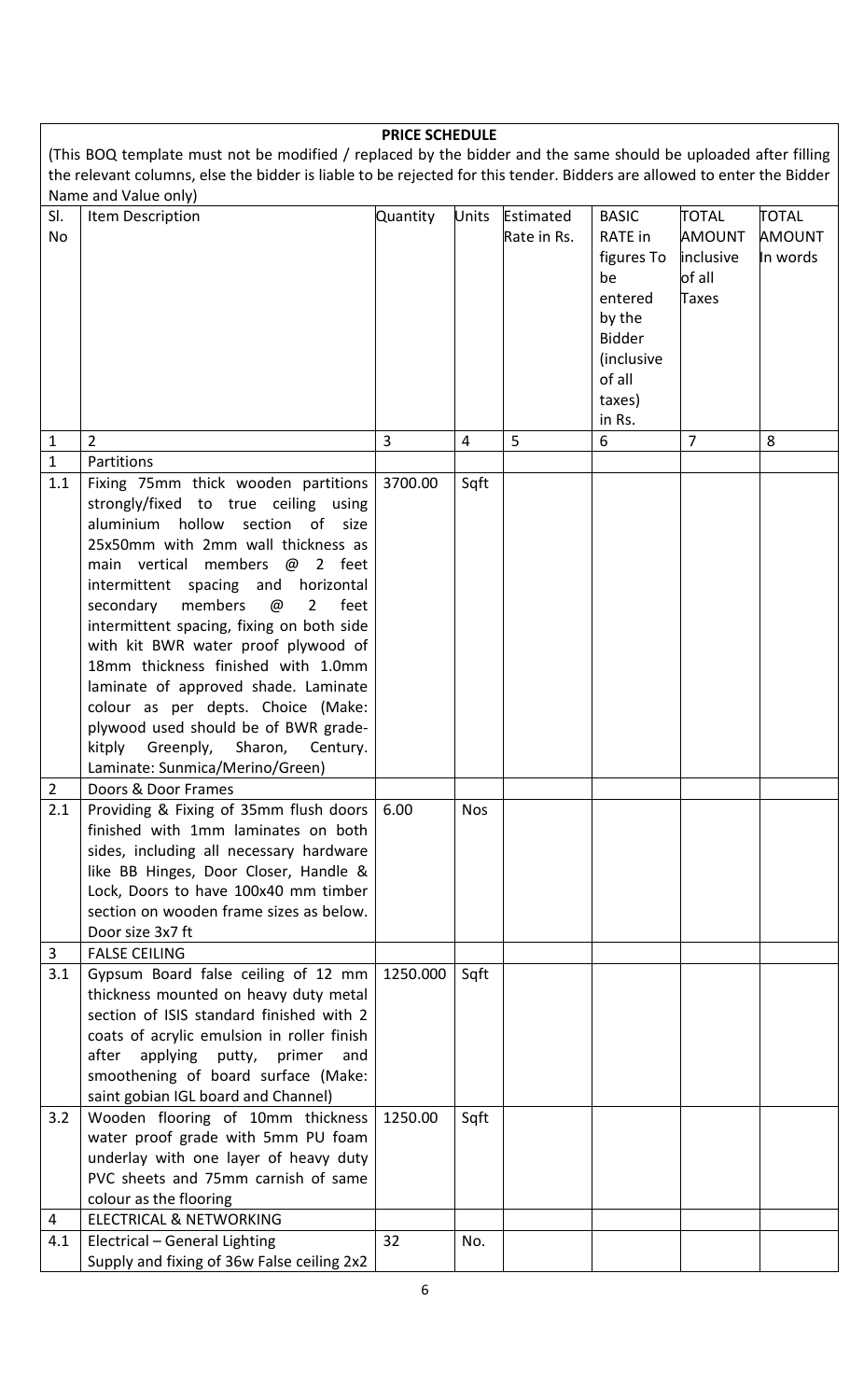|                         | ft LED light fighting's including wiring<br>with 2 run of 2.5 sq. mm with 1 run of<br>1.5 sq. mm in PVC FRLS heavy duty pipes<br>and all the switches, socket and<br>faceplate, etc for all the rooms & tables<br>includes Termination of lighting wiring at<br>existing D.B. (Make: Wires- Polycab/RR<br>Kabel FRLS / Switches & sockets-<br>MK/anchor roma.<br>Conduits: Aerplast LED Light Fitting:<br>Panasonic/Havells/Philips/Abby<br>or<br>equivalent |       |            |  |  |
|-------------------------|--------------------------------------------------------------------------------------------------------------------------------------------------------------------------------------------------------------------------------------------------------------------------------------------------------------------------------------------------------------------------------------------------------------------------------------------------------------|-------|------------|--|--|
| 4.2                     | RAW power points for AC<br>Supply & fixing of raw power points for<br>split AC with 2 run of 4 sq.mm wire and 1<br>run of 2.5 sq.mm wire in PVC FRLS heavy<br>duty pipes. All the AC points should have<br>metal socket box with proper MCB at<br>locations as per layout design                                                                                                                                                                             | 7.000 | <b>Nos</b> |  |  |
| 4.3                     | Networking for Workstations/Cabin<br>Supply & fixing of 1 Data port using CAT<br>6, 4-Pair UTP Cable in PVC FRLS conduits<br>within<br>floor/ceiling<br>including<br>I.O.<br>Keystone, freulling and crimping at user<br>end. Suitable faceplate & backbox for all<br>the tables<br>(Makes: AMP/DLINK)                                                                                                                                                       | 7.00  | <b>Nos</b> |  |  |
| 4.4                     | for<br>Providing<br>cabling<br>necessary<br>telephone/intercom for all the tables<br>and connectivity at required places                                                                                                                                                                                                                                                                                                                                     | 5.00  | <b>Nos</b> |  |  |
| <b>Total in Figures</b> |                                                                                                                                                                                                                                                                                                                                                                                                                                                              |       |            |  |  |
| Quoted Rate in words    |                                                                                                                                                                                                                                                                                                                                                                                                                                                              |       |            |  |  |

### 14. **Terms and conditions: -**

(i) Minimum warranty period of the supplied items would be **one year** and the same will be effective from the date of handing over to the department.

(ii) The firm / agency **should not be blacklisted** from any Central Government / State Government / Central and State undertakings and / or convicted by a Court of Law. A declaration regarding non-blacklisting of the firm should be attached in the absence which the tender/bid will be rejected.

(iii) In case of any dispute of any kind and in respect of whatsoever arising out of tender / contract, the decision of the Hon'ble Courts at Chennai will be final and binding.

(iv) The department has the right to change the quantity and specifications of the items in the work order as per actual requirement, which may vary depending upon various factors.

(v) Office of the Principal Chief Commissioner of GST & Central Excise, Chennai Zone, may, without prejudice for breach of any of the terms and conditions of the tender, 10 days after written notice of default sent to the bidder, terminate this contract in whole or in parts

 if he fails to execute the work in full within the time period(s) specified in the tender or any extension thereof granted by , the office of Principal Chief Commissioner of GST & Central Excise, Chennai Zone.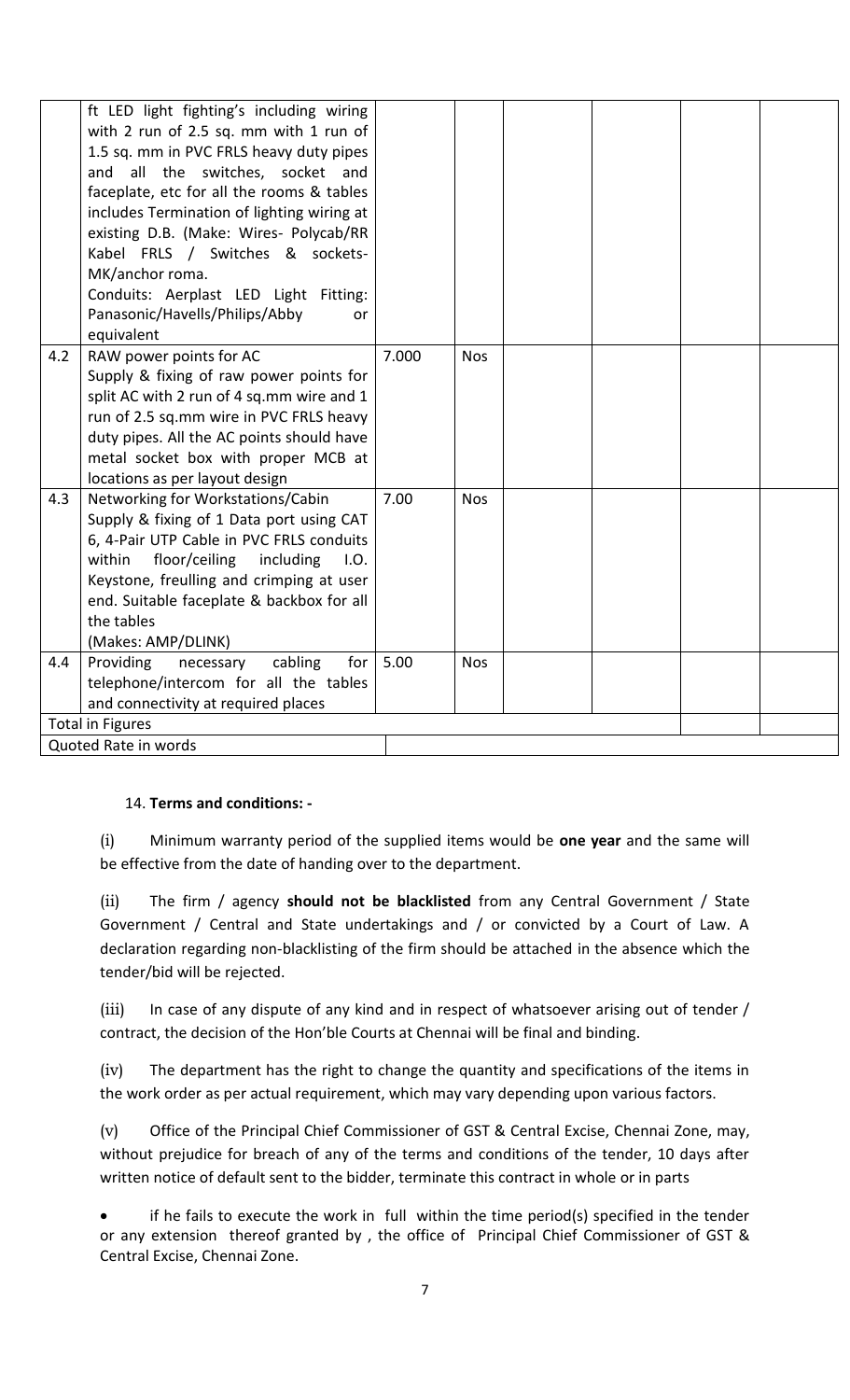if he fails to perform any other obligation or,

 if he, in either of the above circumstances, does not cure his failure with in a period of 30 days or longer period as specified by the office of Principal Chief Commissioner of GST & Central Excise, Chennai Zone, after receipt of default notice from the office of the Principal Chief Commissioner of GST & Central Excise, Chennai Zone.

(vi) The tendering firm is advised to visit the site of work i.e.  $3^{rd}$  Floor, GST Bhavan, 26/1, Mahatma Gandhi Road, Nungambakkam,Chennai-600034, with prior appointment at his own cost and examine it and collect all information that he considers necessary for proper assessment of the prospective assignment. A bidder shall be deemed to have full knowledge of the site whether he inspects it or not and no extra charge consequent on any misunderstanding or otherwise shall be allowed. The bidders shall be responsible for arranging and maintaining at his own cost all materials, tools & plants, water, electricity access, facilities for workers and all other services required for executing the work unless otherwise specifically provided for in the contract documents. Submission of a bid by a bidder implies that he has read this notice and all other contract documents and has made himself aware of the scope and specifications of the work to be done and of conditions.

(vii) All labour Employed by the Contractor shall be covered by the Workman's Compensation Act. Any death, injury or mishap to the workmen of the Contractor will entirely be the Contractor's responsibility and the Principal Chief Commissioner of GST & Central Excise, Chennai Zone, shall not be liable to pay any damages for the same.

(viii) Contractor shall take adequate/mandatory safety precautions to avoid any accident etc. at site and shall be fully responsible for any criminal & civil liabilities. All safety arrangements are to be made by contractor at his own cost.

(ix) No labour or material rate escalation claims will be entertained from the contractor at any stage.

(x) Removal and disposal of existing enclosures and any expense arising out of it will be fully borne by the contractor. It will not be part of the bid for this tender.

(xi) The contractor shall be fully responsible for any damage caused to the existing building and the contractor will have to refurbish and rectify any such damage at his own risk and cost.

- (xii) Child labour strictly prohibited.
- (xiii) Only those persons who qualify for technical bid will be considered for financial bid.

### **15. Payments:**

(i) No advance payment will be made for any of the works stated above.

(ii) Further payment module shall be given at the time of placing the work order with the successful bidder.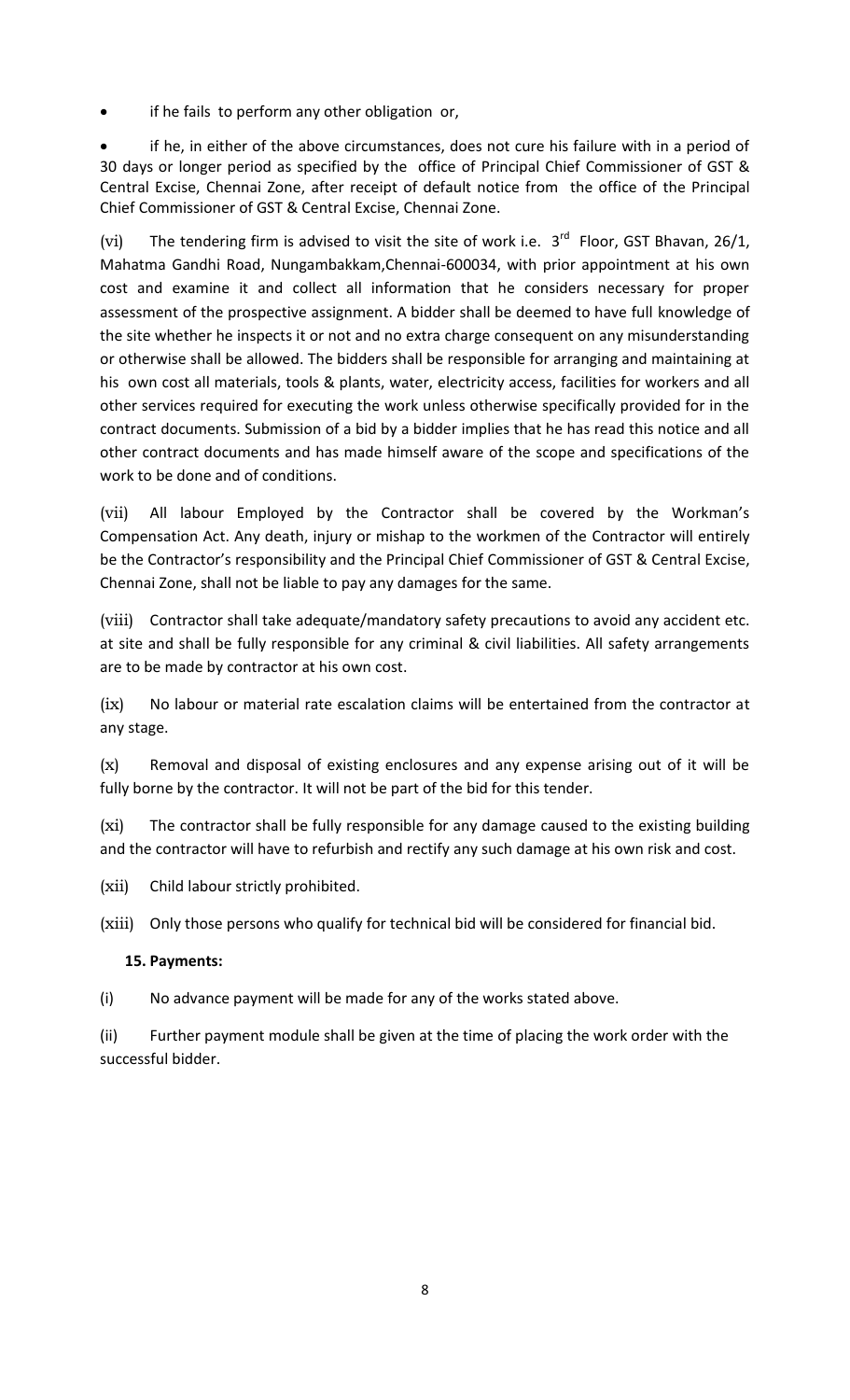#### **Annexure – A**

### **(Technical bid for the supply and installation of modular work station)**

| $\mathbf{1}$   | Name of bidder:                                                                                                                                                                                                           |  |
|----------------|---------------------------------------------------------------------------------------------------------------------------------------------------------------------------------------------------------------------------|--|
| $\overline{2}$ | Address:                                                                                                                                                                                                                  |  |
| 3              | Mobile no./e-mail address of Bidder:                                                                                                                                                                                      |  |
| $\overline{4}$ | PAN (enclose self attested copy of proof):                                                                                                                                                                                |  |
| 5              | GST RC (enclose self attested copy of proof)                                                                                                                                                                              |  |
| 5              | Whether blacklisted by any Central / state Government or<br>Central/State Government under takings? If blacklisted, indicate<br>details. (submit the affidavit about non-blacklisting in prescribed<br>format-Annexure C) |  |
| 6              | Whether their annual turnover is atleast Rs.50 Lakhs in each of<br>the last 3 financial years? (Attach supporting documents i.e.<br>Audited Annual Account/Income Tax Return of last 3 years)                             |  |
| $\overline{7}$ | Whether they have provided/ executed such Orders for two<br>government offices/State/Central in the last 3 years? (Attach<br>supporting documents)                                                                        |  |
| 8              | Whether the bidder have capability to provide service after<br>completion of work during warranty period and will be in a<br>position to offer repair contract thereafter?                                                |  |

It is certified that all the information furnished above is true and correct, that all terms and conditions stipulated in the tender document is acceptable.

Date: ……………………

Place:…………………….

Name and Signature of bidder with seal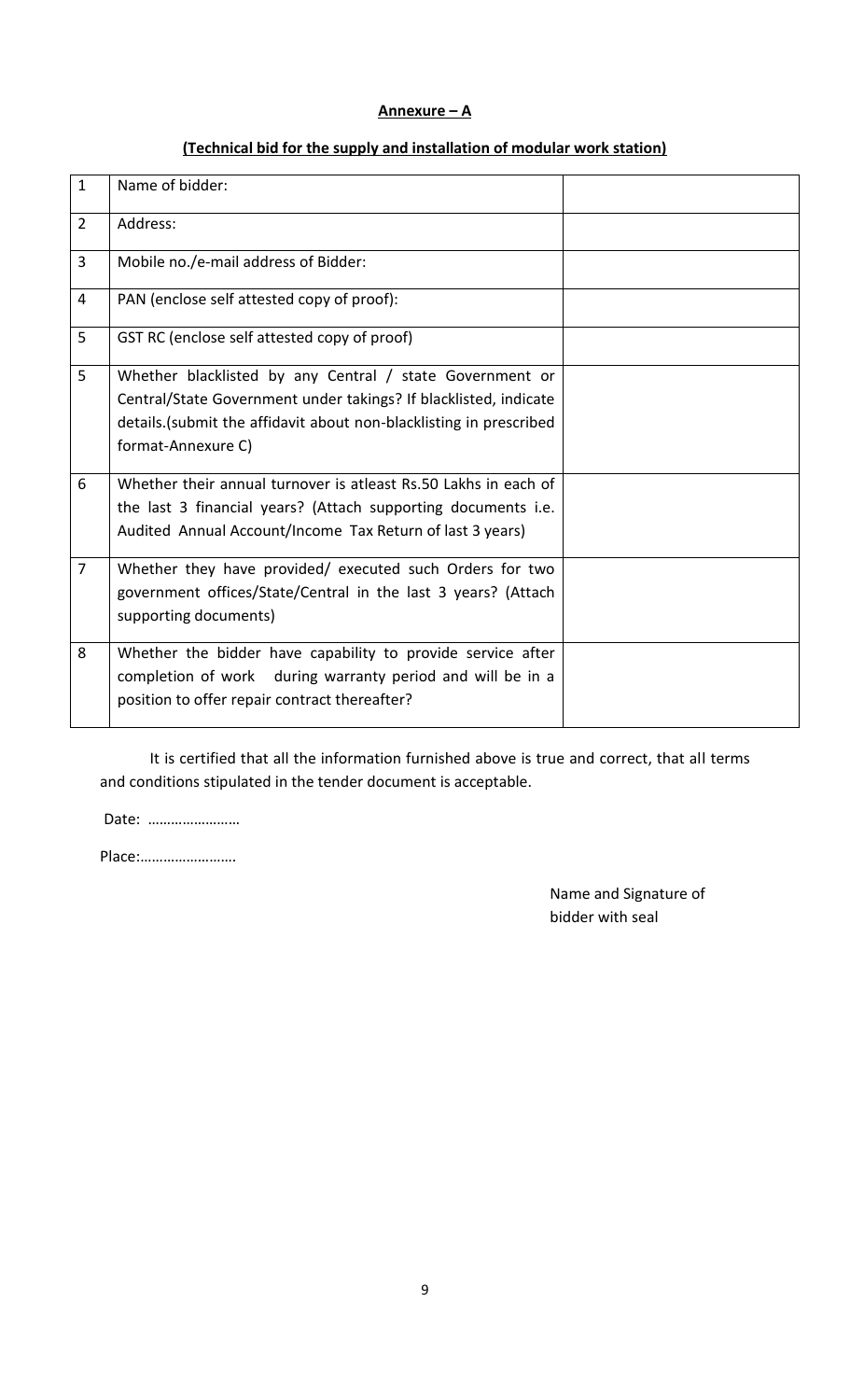### **Annexure – B**

### **(Financial bid for the supply and installation of modular work station.)**

- 1. Name of Bidder:
- 2. Address:
- 3. Telephone / Mobile No:
- 4. Rates:

#### **PRICE SCHEDULE**

(This BOQ template must not be modified / replaced by the bidder and the same should be uploaded after filling the relevant columns, else the bidder is liable to be rejected for this tender. Bidders are allowed to enter the Bidder Name and Value only)

| SI.<br>No           | Item Description                                                                                                                                                                                                                                                                                                                                                                                                                                                                                                                                                                                                                   | <b>Quantity</b> | Units      | Estimated<br>Rate in Rs. | <b>BASIC</b><br>RATE in<br>figures To<br>be<br>entered<br>by the<br><b>Bidder</b><br><i>(inclusive</i> | <b>TOTAL</b><br><b>AMOUNT</b><br>inclusive<br>of all<br>Taxes | <b>TOTAL</b><br><b>AMOUNT</b><br>In words |
|---------------------|------------------------------------------------------------------------------------------------------------------------------------------------------------------------------------------------------------------------------------------------------------------------------------------------------------------------------------------------------------------------------------------------------------------------------------------------------------------------------------------------------------------------------------------------------------------------------------------------------------------------------------|-----------------|------------|--------------------------|--------------------------------------------------------------------------------------------------------|---------------------------------------------------------------|-------------------------------------------|
|                     |                                                                                                                                                                                                                                                                                                                                                                                                                                                                                                                                                                                                                                    |                 |            |                          | of all<br>taxes)                                                                                       |                                                               |                                           |
|                     |                                                                                                                                                                                                                                                                                                                                                                                                                                                                                                                                                                                                                                    |                 |            |                          | in Rs.                                                                                                 |                                                               |                                           |
| $\mathbf{1}$        | $\overline{2}$                                                                                                                                                                                                                                                                                                                                                                                                                                                                                                                                                                                                                     | 3               | 4          | 5                        | 6                                                                                                      | $\overline{7}$                                                | 8                                         |
| $\mathbf{1}$<br>1.1 | Partitions<br>Fixing 75mm thick wooden partitions<br>strongly/fixed to true ceiling using<br>aluminium hollow section of size<br>25x50mm with 2mm wall thickness as<br>main vertical members @ 2 feet<br>intermittent spacing and horizontal<br>members<br>feet<br>secondary<br>$\omega$<br>$\overline{2}$<br>intermittent spacing, fixing on both side<br>with kit BWR water proof plywood of<br>18mm thickness finished with 1.0mm<br>laminate of approved shade. Laminate<br>colour as per depts. Choice (Make:<br>plywood used should be of BWR grade-<br>kitply Greenply, Sharon, Century.<br>Laminate: Sunmica/Merino/Green) | 3700.00         | Sqft       |                          |                                                                                                        |                                                               |                                           |
| $\overline{2}$      | Doors & Door Frames                                                                                                                                                                                                                                                                                                                                                                                                                                                                                                                                                                                                                |                 |            |                          |                                                                                                        |                                                               |                                           |
| 2.1                 | Providing & Fixing of 35mm flush doors<br>finished with 1mm laminates on both<br>sides, including all necessary hardware<br>like BB Hinges, Door Closer, Handle &<br>Lock, Doors to have 100x40 mm timber<br>section on wooden frame sizes as below.<br>Door size 3x7 ft                                                                                                                                                                                                                                                                                                                                                           | 6.00            | <b>Nos</b> |                          |                                                                                                        |                                                               |                                           |
| 3                   | <b>FALSE CEILING</b>                                                                                                                                                                                                                                                                                                                                                                                                                                                                                                                                                                                                               |                 |            |                          |                                                                                                        |                                                               |                                           |
| 3.1                 | Gypsum Board false ceiling of 12 mm<br>thickness mounted on heavy duty metal                                                                                                                                                                                                                                                                                                                                                                                                                                                                                                                                                       | 1250.000        | Sqft       |                          |                                                                                                        |                                                               |                                           |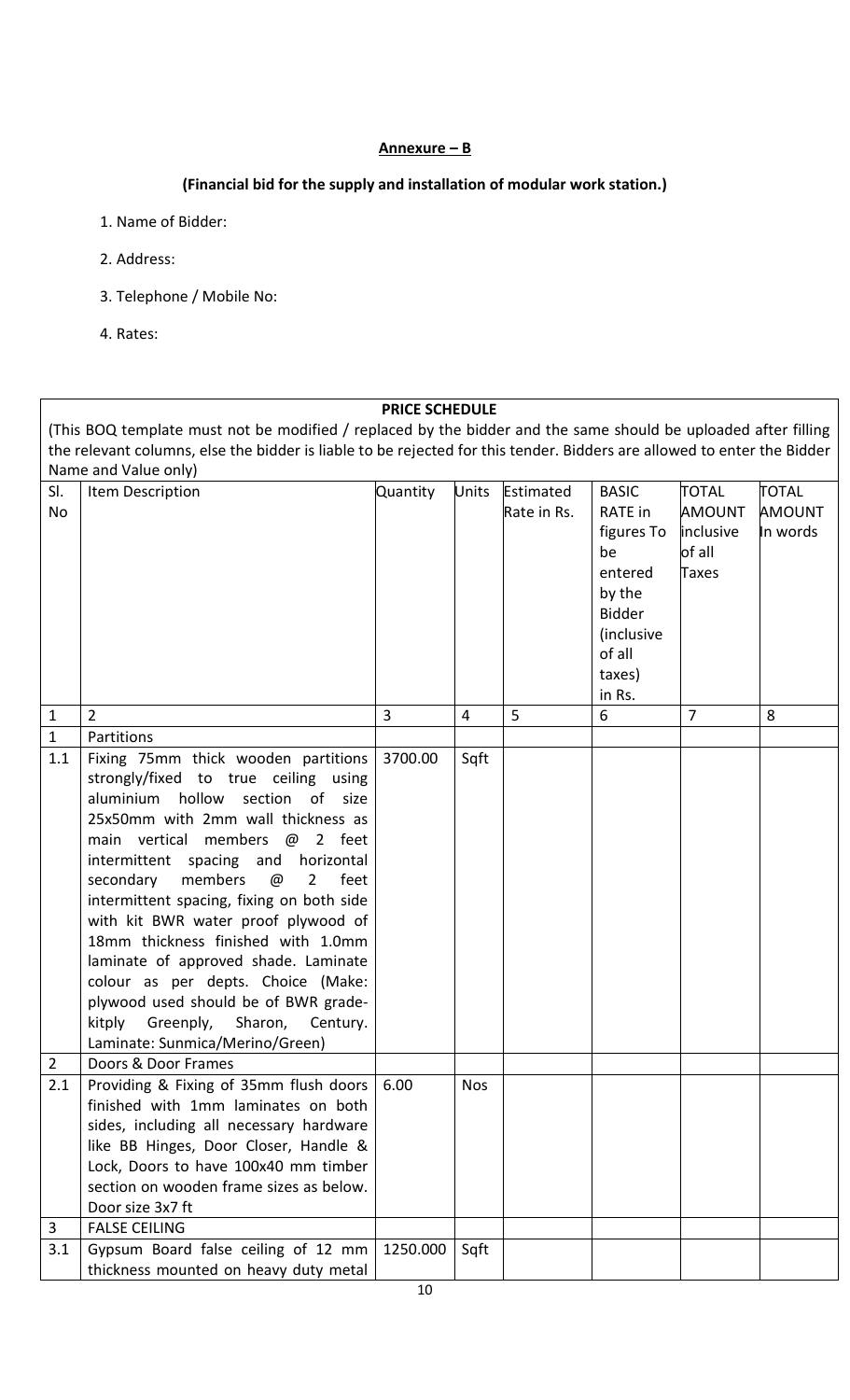|     | section of ISIS standard finished with 2<br>coats of acrylic emulsion in roller finish |         |            |  |  |
|-----|----------------------------------------------------------------------------------------|---------|------------|--|--|
|     | applying putty, primer<br>after<br>and                                                 |         |            |  |  |
|     | smoothening of board surface (Make:                                                    |         |            |  |  |
|     | saint gobian IGL board and Channel)                                                    |         |            |  |  |
| 3.2 | Wooden flooring of 10mm thickness                                                      | 1250.00 | Sqft       |  |  |
|     | water proof grade with 5mm PU foam                                                     |         |            |  |  |
|     | underlay with one layer of heavy duty                                                  |         |            |  |  |
|     | PVC sheets and 75mm carnish of same                                                    |         |            |  |  |
|     | colour as the flooring                                                                 |         |            |  |  |
| 4   | <b>ELECTRICAL &amp; NETWORKING</b>                                                     |         |            |  |  |
| 4.1 |                                                                                        | 32      | No.        |  |  |
|     | Electrical - General Lighting                                                          |         |            |  |  |
|     | Supply and fixing of 36w False ceiling 2x2                                             |         |            |  |  |
|     | ft LED light fighting's including wiring<br>with 2 run of 2.5 sq. mm with 1 run of     |         |            |  |  |
|     |                                                                                        |         |            |  |  |
|     | 1.5 sq. mm in PVC FRLS heavy duty pipes<br>and all the switches, socket and            |         |            |  |  |
|     | faceplate, etc for all the rooms & tables                                              |         |            |  |  |
|     | includes Termination of lighting wiring at                                             |         |            |  |  |
|     | existing D.B. (Make: Wires- Polycab/RR                                                 |         |            |  |  |
|     | Kabel FRLS / Switches & sockets-                                                       |         |            |  |  |
|     | MK/anchor roma.                                                                        |         |            |  |  |
|     | Conduits: Aerplast LED Light Fitting:                                                  |         |            |  |  |
|     | Panasonic/Havells/Philips/Abby<br>or                                                   |         |            |  |  |
|     | equivalent                                                                             |         |            |  |  |
| 4.2 | RAW power points for AC                                                                | 7.000   | <b>Nos</b> |  |  |
|     | Supply & fixing of raw power points for                                                |         |            |  |  |
|     | split AC with 2 run of 4 sq.mm wire and 1                                              |         |            |  |  |
|     | run of 2.5 sq.mm wire in PVC FRLS heavy                                                |         |            |  |  |
|     | duty pipes. All the AC points should have                                              |         |            |  |  |
|     | metal socket box with proper MCB at                                                    |         |            |  |  |
|     | locations as per layout design                                                         |         |            |  |  |
| 4.3 | Networking for Workstations/Cabin                                                      | 7.00    | <b>Nos</b> |  |  |
|     | Supply & fixing of 1 Data port using CAT                                               |         |            |  |  |
|     | 6, 4-Pair UTP Cable in PVC FRLS conduits                                               |         |            |  |  |
|     | within<br>floor/ceiling<br>including<br>I.O.                                           |         |            |  |  |
|     | Keystone, freulling and crimping at user                                               |         |            |  |  |
|     | end. Suitable faceplate & backbox for all                                              |         |            |  |  |
|     | the tables                                                                             |         |            |  |  |
|     | (Makes: AMP/DLINK)                                                                     |         |            |  |  |
| 4.4 | Providing<br>cabling<br>for<br>necessary                                               | 5.00    | <b>Nos</b> |  |  |
|     | telephone/intercom for all the tables                                                  |         |            |  |  |
|     | and connectivity at required places                                                    |         |            |  |  |
|     | <b>Total in Figures</b>                                                                |         |            |  |  |
|     | Quoted Rate in words                                                                   |         |            |  |  |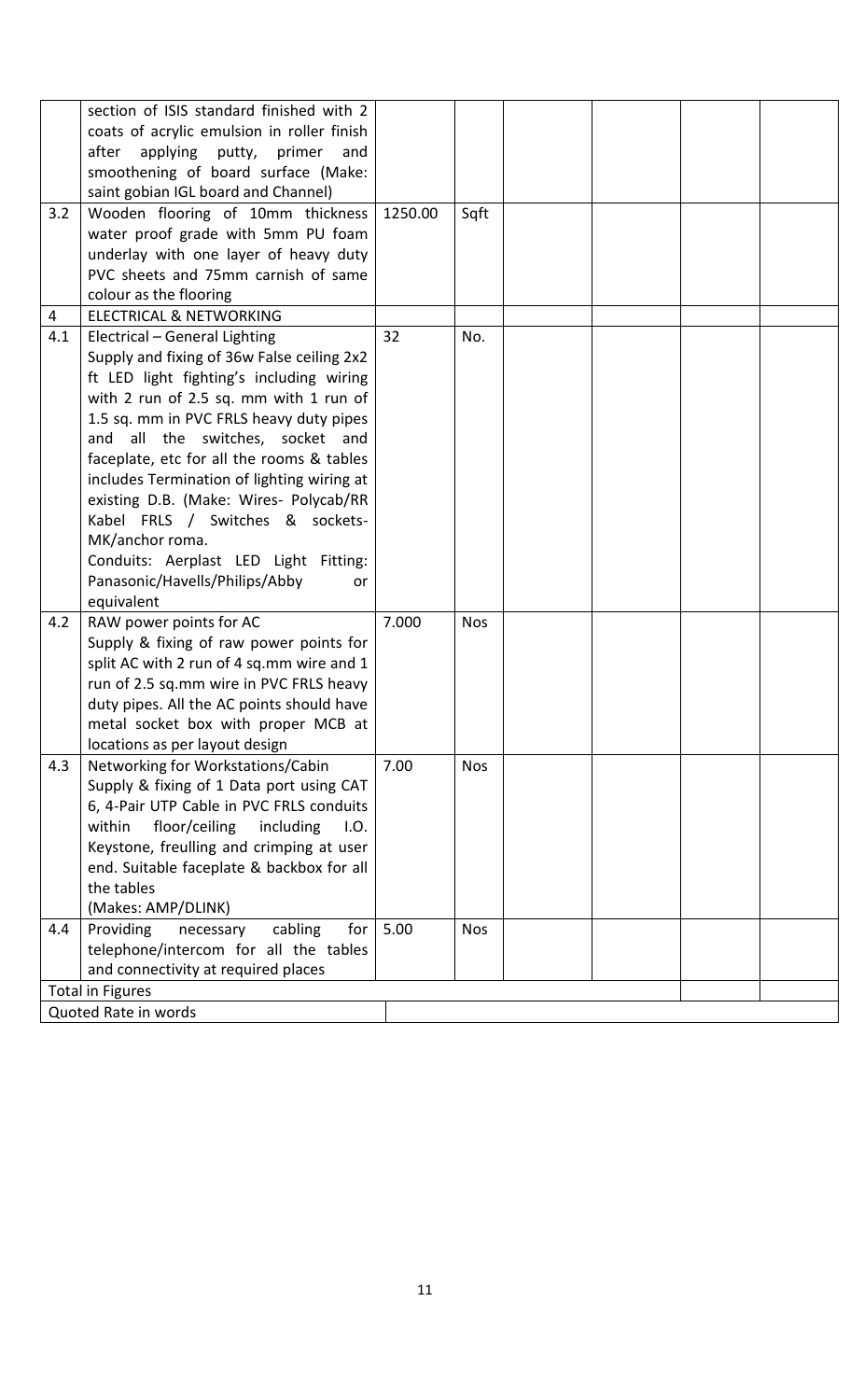#### **Annexure – C**

I, …………………………………………… aged about …………………………….. , son/daughter of …………………………………….. resident of village……………………………………………………… Distt.………………………………. do hereby solemnly affirm state as follows:

- 1. That I am the proprietor of M/s …………………………………………………… .
- 2. That my Agency / firm / Central or State Government / Central or State government undertakings has been allowed to participate in the tender dated……………………… of the office of the Commissioner of GST & Central Excise, Audit-II, Chennai, for the supply and installation of modular work station.
- 3. That, I have neither been convicted nor any cognizance has been taken against by any Court of Law till date.
- 4. That my Agency / firm / Central or State Government / Central or State government undertakings has not been blacklisted from any Central / State Government Department and Central or State government undertakings.

The above statement is true to the best of knowledge and belief.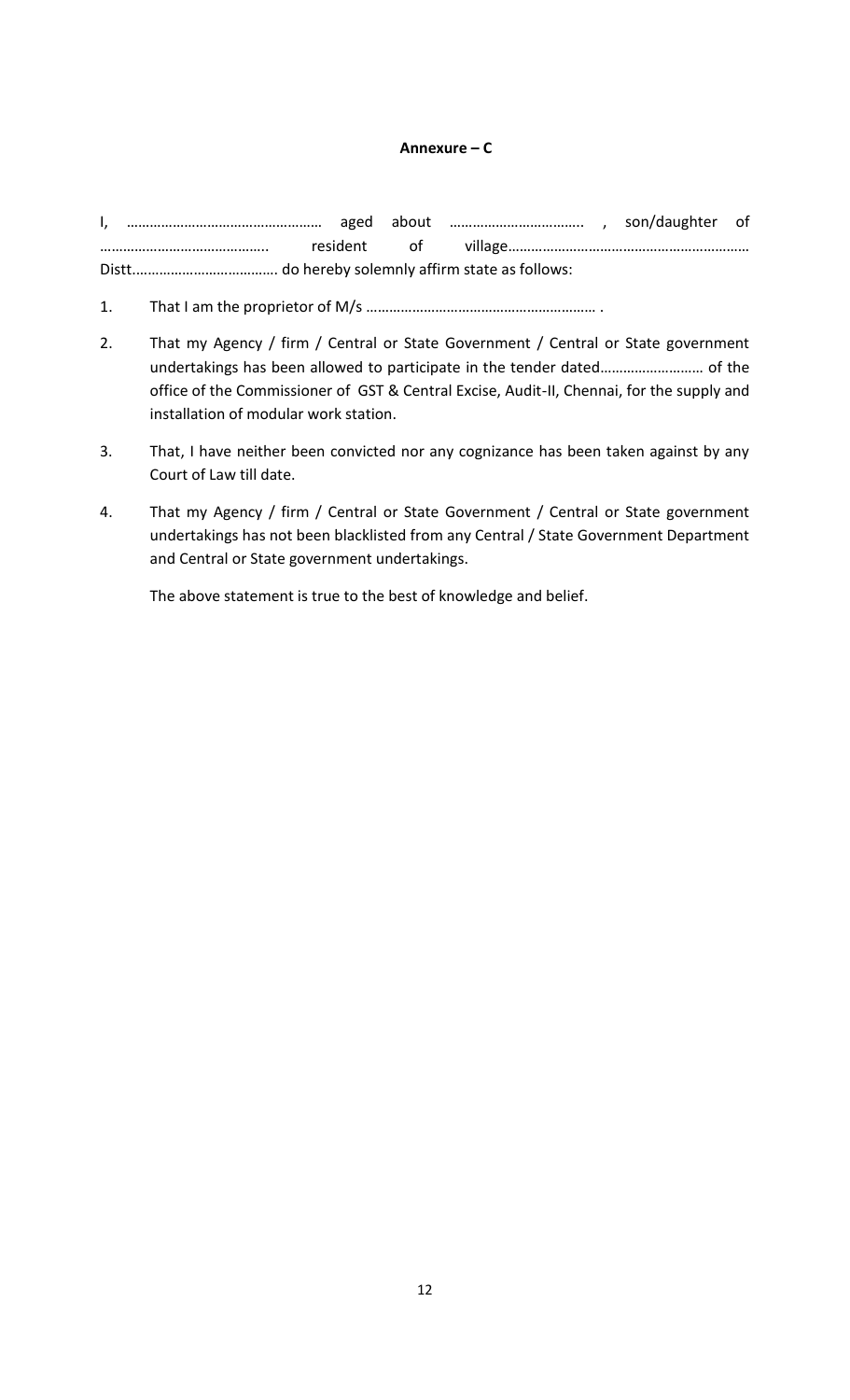### **ANNEXURE - D**

### **PRICE/ FINANCIAL BID DOCUMENT**

\_\_\_\_\_\_\_\_\_\_\_\_\_\_\_\_\_\_\_\_\_\_

- (a) Price bid undertaking
- (b) Schedule of price bid in the form of BOQ.xls

### **PRICE BID UNDERTAKING**

From: (Full name and address of the Bidder)\_\_\_\_\_\_\_\_\_\_\_\_\_\_\_\_\_\_\_\_\_\_

To,

The Principal Chief Commissioner,

GST & Central Excise,

Tamilnadu & Puducherry,

Chennai.

Dear Sir/Madam,

I submit the Price Bid for

and related activities as envisaged in the Bid document.

2. I have thoroughly examined and understood all the terms and conditions as contained in the Bid document, and agree to abide by them.

3. I offer to work at the rates as indicated in the price Bid, inclusive of all applicable taxes (including GST).

Yours faithfully

 Signature of Authorized Representative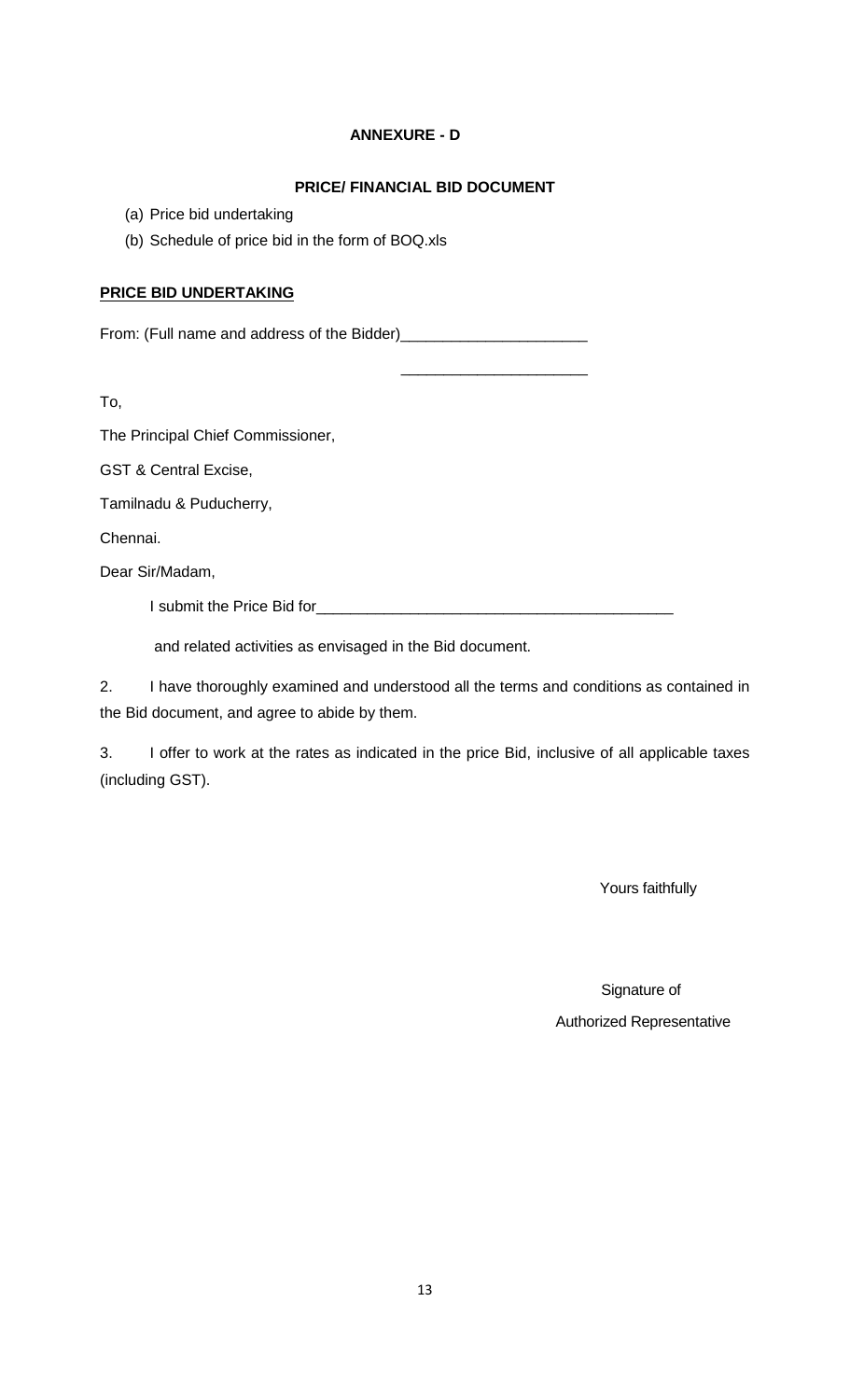#### **Annexure - F**

#### **Instructions for Online Bid Submission:**

The bidders are required to submit soft copies of their bids electronically on the CPP Portal, using valid Digital Signature Certificates. The instructions given below are meant to assist the bidders in registering on the CPP Portal, prepare their bids in accordance with the requirements and submitting their bids online on the CPP Portal.

More information useful for submitting online bids on the CPP Portal may be obtained at: <https://eprocure.gov.in/eprocure/app>**.**

#### **REGISTRATION**

- 1) Bidders are required to enroll on the e-Procurement module of the Central Public Procurement Portal (URL: [https://eprocure.gov.in/eprocure/app\)](https://eprocure.gov.in/eprocure/app) by clicking on the link "**Online bidder Enrollment**" on the CPP Portal which is free of charge.
- 2) As part of the enrolment process, the bidders will be required to choose a unique username and assign a password for their accounts.
- 3) Bidders are advised to register their valid email address and mobile numbers as part of the registration process. These would be used for any communication from the CPP Portal.
- 4) Upon enrolment, the bidders will be required to register their valid Digital Signature Certificate (Class II or Class III Certificates with signing key usage) issued by any Certifying Authority recognized by CCA India (e.g. Sify / nCode / eMudhra etc.), with their profile.
- 5) Only one valid DSC should be registered by a bidder. Please note that the bidders are responsible to ensure that they do not lend their DSC"s to others which may lead to misuse.
- 6) Bidder then logs in to the site through the secured log-in by entering their user ID / password and the password of the DSC / e-Token.

#### **SEARCHING FOR TENDER DOCUMENTS**

- 1) There are various search options built in the CPP Portal, to facilitate bidders to search active tenders by several parameters. These parameters could include Tender ID, Organization Name, Location, Date, Value, etc. There is also an option of advanced search for tenders, wherein the bidders may combine a number of search parameters such as Organization Name, Form of Contract, Location, Date, Other keywords etc. to search for a tender published on the CPP Portal.
- 2) Once the bidders have selected the tenders they are interested in, they may download the required documents / tender schedules. These tenders can be moved to the respective "My Tenders" folder. This would enable the CPP Portal to intimate the bidders through SMS / email in case there is any corrigendum issued to the tender document.
- 3) The bidder should make a note of the unique Tender ID assigned to each tender, in case they want to obtain any clarification / help from the Helpdesk.

#### **PREPARATION OF BIDS**

- 1) Bidder should take into account any corrigendum published on the tender document before submitting their bids.
- 2) Please go through the tender advertisement and the tender document carefully to understand the documents required to be submitted as part of the bid. Please note the number of covers in which the bid documents have to be submitted, the number of documents - including the names and content of each of the document that need to be submitted. Any deviations from these may lead to rejection of the bid.
- 3) Bidder, in advance, should get ready the bid documents to be submitted as indicated in the tender document / schedule and generally, they can be in PDF / XLS / RAR / DWF/JPG formats. Bid documents may be scanned with 100 dpi with black and white option which helps in reducing size of the scanned document.
- 4) To avoid the time and effort required in uploading the same set of standard documents which are required to be submitted as a part of every bid, a provision of uploading such standard documents (e.g. PAN card copy, annual reports, auditor certificates etc.) has been provided to the bidders. Bidders can use "My Space" or "Other Important Documents" area